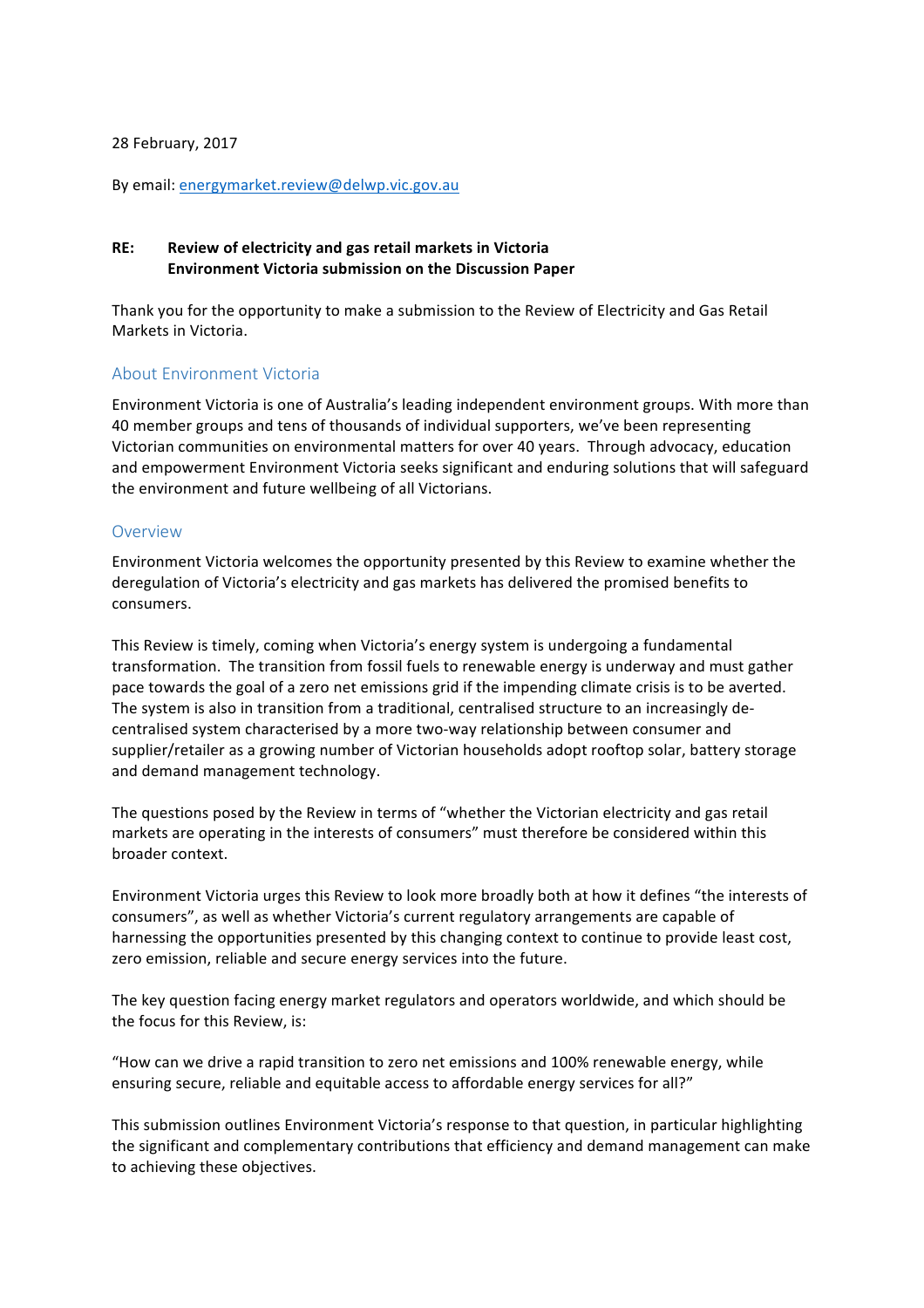#### The transition from fossil fuels to renewable energy is imperative not optional

The climate crisis is worsening and time is running out. The window of opportunity for decisive action to stay under the 'guard rail' of two degrees of warming is rapidly closing. What's more, credible voices are warning that even a two-degree target is much too high, carrying an unacceptable risk of catastrophically destabilising the climate on which human civilisation depends.

All parts of government policy, particularly a process such as this Review that identifies protecting the interests of consumers as a primary objective, must consider its own role in contributing to an effective response.

As the single largest source of greenhouse gas emissions in Victoria, the energy sector's responsibility to place emissions reduction at the centre of policy-making is clear.

If future Australian governments are to meet their obligations under the Paris agreement, as well as fulfil their broader obligation to act in the best interests of the Australian people by taking strong action on climate change, national and state energy markets will need to be capable of delivering emissions reductions commensurate with best practice scientific and economic advice.

Current best practice advice, as represented by a December 2016 report by CSIRO and Energy Networks Australia, is that Australia could reach renewable energy levels in the high 90 per cent without compromising the reliability of the grid. Achieving a zero emissions grid powered by wind and solar (as recommended by the Climate Change Authority) is not only feasible but will be \$100 billion cheaper than building more coal and gas supply.<sup>1</sup>

However, the current uncertainty caused by continually changing policy settings in this space is hindering investment in low emissions and renewable technology. This uncertainty also contributes to the "barriers to exit" of aging coal generators that need to be retired if we are to make significant cuts to our climate pollution.

Eight coal-fired power stations have closed in Australia in the past five years, with Hazelwood soon to become the  $9<sup>th</sup>$ . As investors become increasingly concerned about the long-term viability of coal power, and maintenance costs of older stations continue to rise, we can expect more coal power to be withdrawn at short notice. The chaotic nature of this trajectory results in unsatisfactory outcomes from an environmental, energy security and economic perspective, not to mention giving very little notice to workers and communities affected by power station closures.

There is currently no policy mechanism that ensures this coal capacity is removed in a managed way. This means that (a) there is no certainty that it will happen, and (b) there is no system in place to manage the consequences of power station retirements.

A coherent national plan for the retirement of coal-fired power stations is necessary to ensure a smooth transition as the energy market decarbonises.

Hence, this Review's examination of the legacy of deregulation and recommendations for market reform must be done in the context of this over-arching imperative to manage an orderly transition away from coal.

In this context, it is worth re-emphasising that so-called "clean coal" technology will not play any role in Victoria or Australia's energy future, regardless of what its proponents may argue. Research released by Bloomberg New Energy Finance in February of this year concludes the Levelised Cost of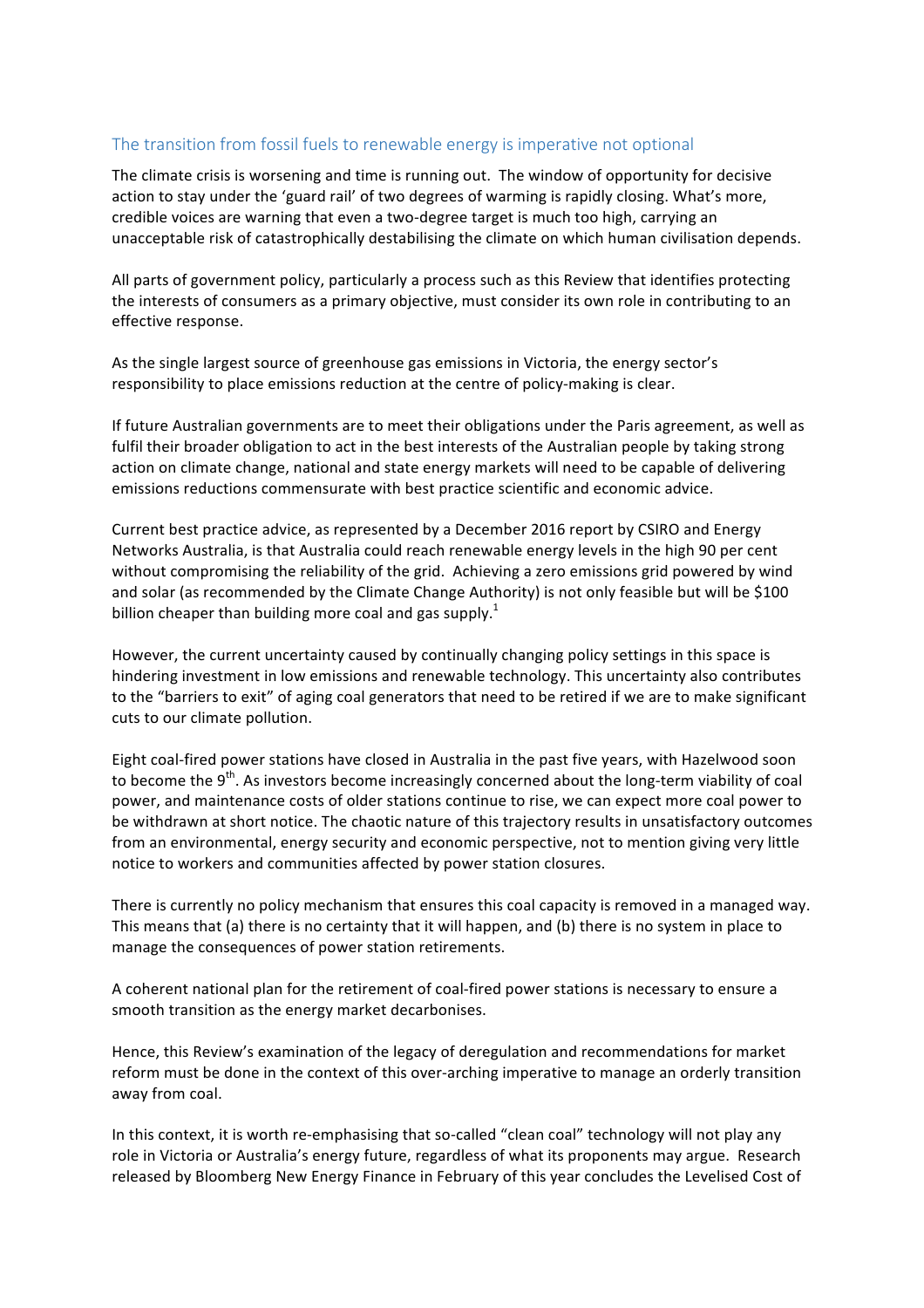Energy (LCOE) of a new ultra-supercritical coal-fired power station in Australia is \$A134-203/MWh; significantly higher than the LCOE of new-build wind at \$A61-118/MWh), or solar \$A78-140/MWh. Once the cost of carbon capture and storage technology is added, which the Preliminary Report notes would be necessary for any new coal capacity to be built, the estimated LCOE is around  $$A352/MWh$  – or around three times the cost of wind or solar.<sup>2</sup>

The reality is that coal is already "univestable" and gas will become so in the not too distant future. Victoria now has a legislated target of reaching net zero emissions by 2050. It is very likely that the energy sector will need to reach net zero much earlier. The sooner Victoria adopts an unambiguous goal to manage a rapid and orderly transition to a zero emissions energy system which protects the interests of coal-dependent communities and consumers, the sooner a stable policy environment will be created to drive investment in renewable energy and grow jobs.

## The implications of a de-centralised grid

The diagrammatic representation of the Victorian energy market on p. 6 of the Discussion Paper consequently represents an out-dated view of the way energy is generated, managed and consumed in Victoria. It may well be an accurate representation of how our retail markets are structured and regulated – but that in itself is an illustration of how disconnected current arrangements are from the reality of a  $21<sup>st</sup>$  century energy system.

The failure to grasp the nature and extent of this transformation is represented in much of the current debate which assumes a largely passive role for consumers, in which they have no option but to pay prices delivered via current market arrangements. This situation has obvious affordability and equity implications as these prices have risen dramatically in recent years, largely due to investment in network infrastructure.

However, increasingly people are opting out of their traditional role as passive consumers of centrally-provided energy, already through their adoption of household renewable energy and increasingly through storage and demand management technology as these become more costeffective and well-established.

Concerns have rightly been raised about the equity implications of this trend, particularly in terms of the burden of system infrastructure costs being borne by a shrinking proportion of the population, and in particular by low-income and disadvantaged households.

However, the appropriate response is not to seek to impose artificial limits on the growth of household renewable energy and demand management technology – this shift is here to stay and will gather pace while current market arrangements continue to make 'opting out' attractive to those with the means to do so.

The challenge for this Review is to acknowledge the equity implications of a significant proportion of the Victorian population (eg. low-income households, apartment dwellers and renters) being locked out of the clean energy revolution, and address the pricing and regulatory barriers which are preventing broad access.

We need a fundamental re-think of how our energy system can drive, not hinder, the transition to a 100% renewable energy grid, in a way which benefits everyone.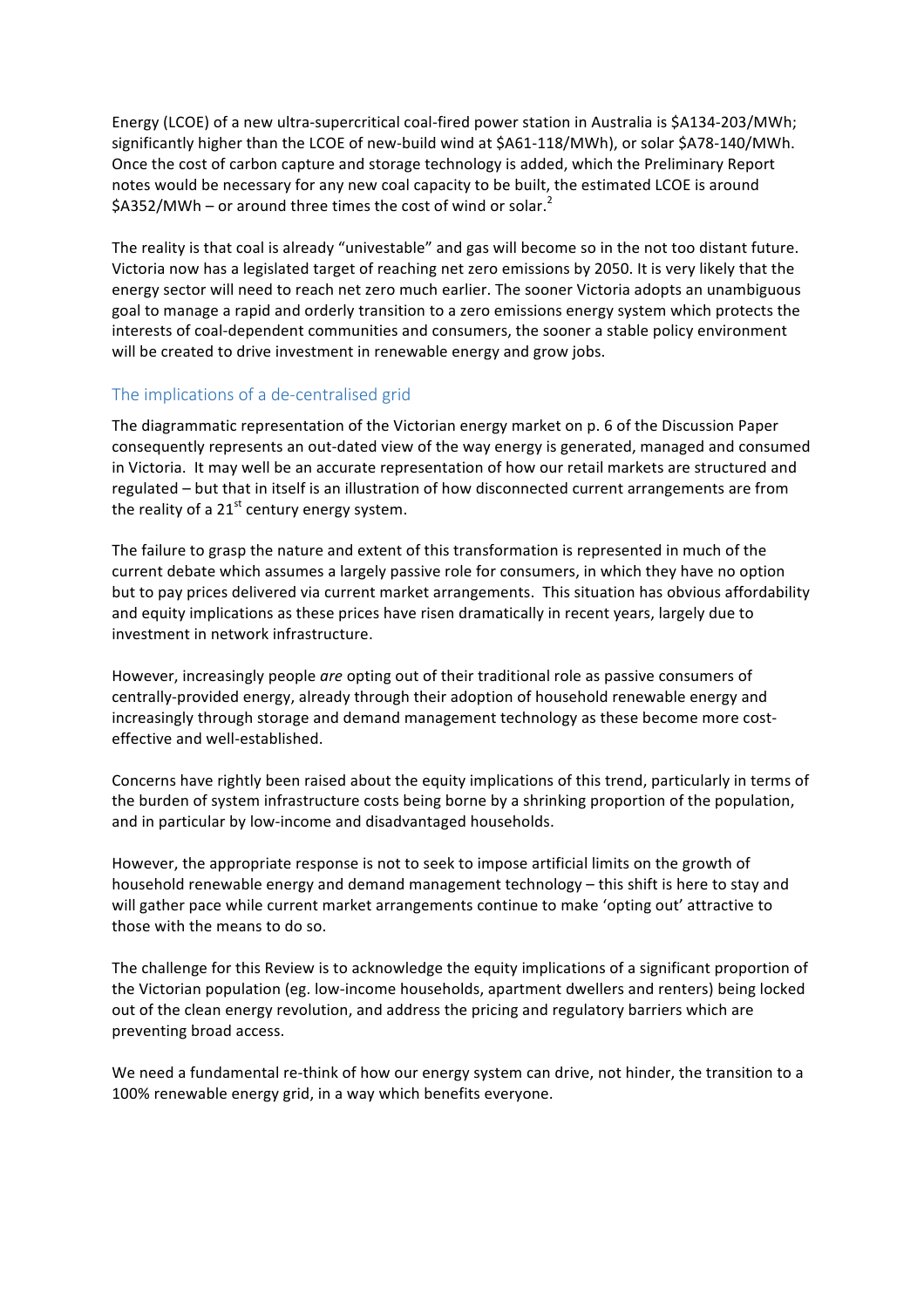## Greater investment in efficiency and demand management is needed

Consistent with much current energy policy debate in Australia, the Discussion Paper focuses primarily on issues related to how energy is supplied to consumers and at what price. However, this framing excludes the critical role that efficiency and demand management can and must make to achieving the over-arching goals of emissions reduction, affordability, reliability and security.

The out-dated framing of the energy system as a centralised system of one-way supply and consumption, also misses the significant contribution that an increasingly de-centralised system can make to these same goals.

#### Emission reductions

Simply put, we cannot achieve the Victorian government's 2020 emissions reduction target, let alone the rapid transition to a zero net emissions economy we need, without a significant investment in energy efficiency.

The International Energy Agency recently identified improving energy efficiency as the number one global action to achieve peak emissions by 2020 and significant declines by 2030.<sup>3</sup> In Victoria's case, where our electricity system is highly emissions-intensive by international standards, the emissions reduction benefits of efficiency (or avoided consumption) are likely to be even higher.

Furthermore, improving energy efficiency provides least cost abatement compared with other emission reduction options - in many cases at zero to negative cost because efficiency investments generate cost-savings by reducing waste (see Figure 1).<sup>4</sup>



1 Includes only opportunities required to reach emission reduction target of 249 Mtpa (25% reduction on 2000 emissions); excludes opportunities involving a significant Firstyle element or consumption decision, changes in business/activity mix, and opportunities with a high degree of speculation or technological uncertainty<br>SOURCE: ClimateWorks team analysis (refer to bibliography)  $\Omega$ 

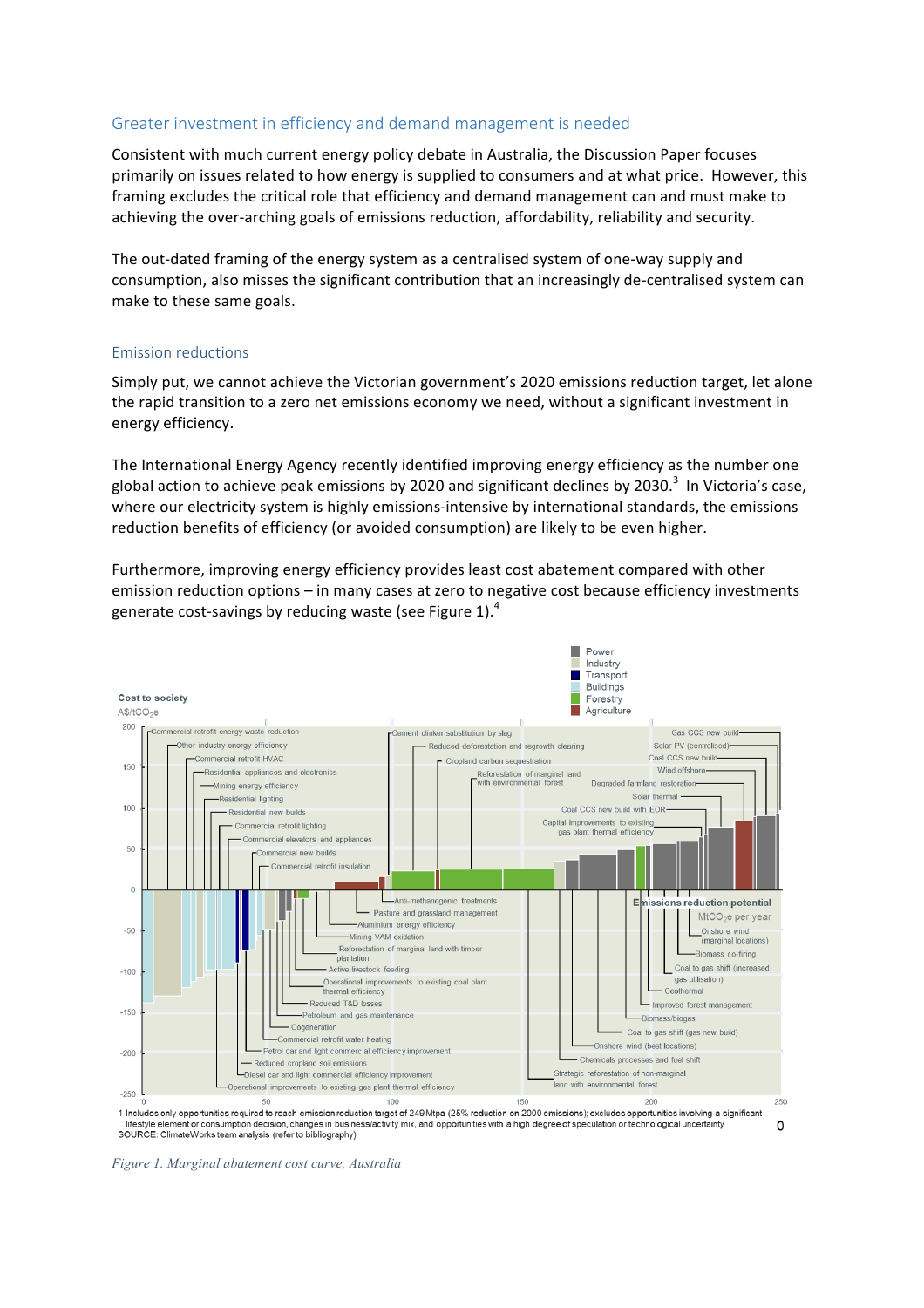Improving efficiency and hence reducing demand, particularly peak demand, also makes the transition to renewable energy faster and cheaper by delaying or avoiding the need for investment in costly supply infrastructure.

Beyond emission reductions, improving energy efficiency and energy productivity also delivers significant economic benefits by reducing the waste of expensive energy inputs. The 2014 2xEP Roadmap estimates that doubling energy productivity would deliver a 2.8 percent increase in GDP by 2030, equivalent to a gain of \$59.5bn GDP (2010\$) in that year. Australia improved energy productivity by a meagre 1.1% per annum between 1992 and 2012, suggesting that there is significant scope for improvement.

## Affordability

While affordability is a key concern of the Review, it is framed within the Discussion Paper in terms of a narrow focus on the price paid by consumers for electricity and gas.

However, affordability is a function of both price and consumption. As energy prices rise, reducing consumption by improving efficiency is an obvious and effective way to manage costs and maintain affordability. There are significant opportunities for improving the efficiency of residential, commercial and industrial energy use across the Australian economy.

For example, upgrading residential building efficiency can reduce electricity and gas costs by 40 percent, translating into annual savings of up to \$1,000 for the average household.<sup>5</sup> However, lowincome and vulnerable households  $-$  those who need the savings from efficiency the most  $-$  are likely to be missing out due to unaffordable upfront costs of upgrades, a lack of information and/or because they rent.<sup>6</sup> Retailers have a large and growing problem with customers experiencing financial hardship unable to pay their bills.<sup>7</sup> Without intervention to assist these customers reduce consumption (through retrofitting and appliance replacement), energy hardship and disconnection rates are likely to continue to worsen. However, current market arrangements do not require regulators and retailers to prioritise policies and programs that would drive efficiency improvements.

Raising efficiency standards for new residential buildings could also achieve cost-effective savings in energy use of up to 49 percent,<sup>8</sup> as well as deliver complementary health and well-being benefits. The current review of the National Construction Code is an ideal opportunity to drive a significant improvement in new building performance and compliance across Australia, so as to reduce longterm building running costs and improve affordability for consumers.

As well as reducing overall consumption, efficiency measures such as insulation or efficient appliances deliver additional affordability benefits by helping consumers minimise usage during periods of peak demand (and hence peak prices), such as during heatwaves or cold snaps. Peak prices make up a significant proportion of overall electricity and gas costs for many consumers.<sup>9</sup>

Reducing the incidence and severity of peak demand events also impacts on affordability by delaying or avoiding the need for investment in additional supply infrastructure  $-$  a key driver of rising wholesale prices in recent years.<sup>10</sup>

And finally, more than a million Australian households have responded to rising prices and affordability pressures by investing in rooftop solar in recent years. However, many Australian

 $^*$  Defined as the ratio of economic output per unit of energy consumed.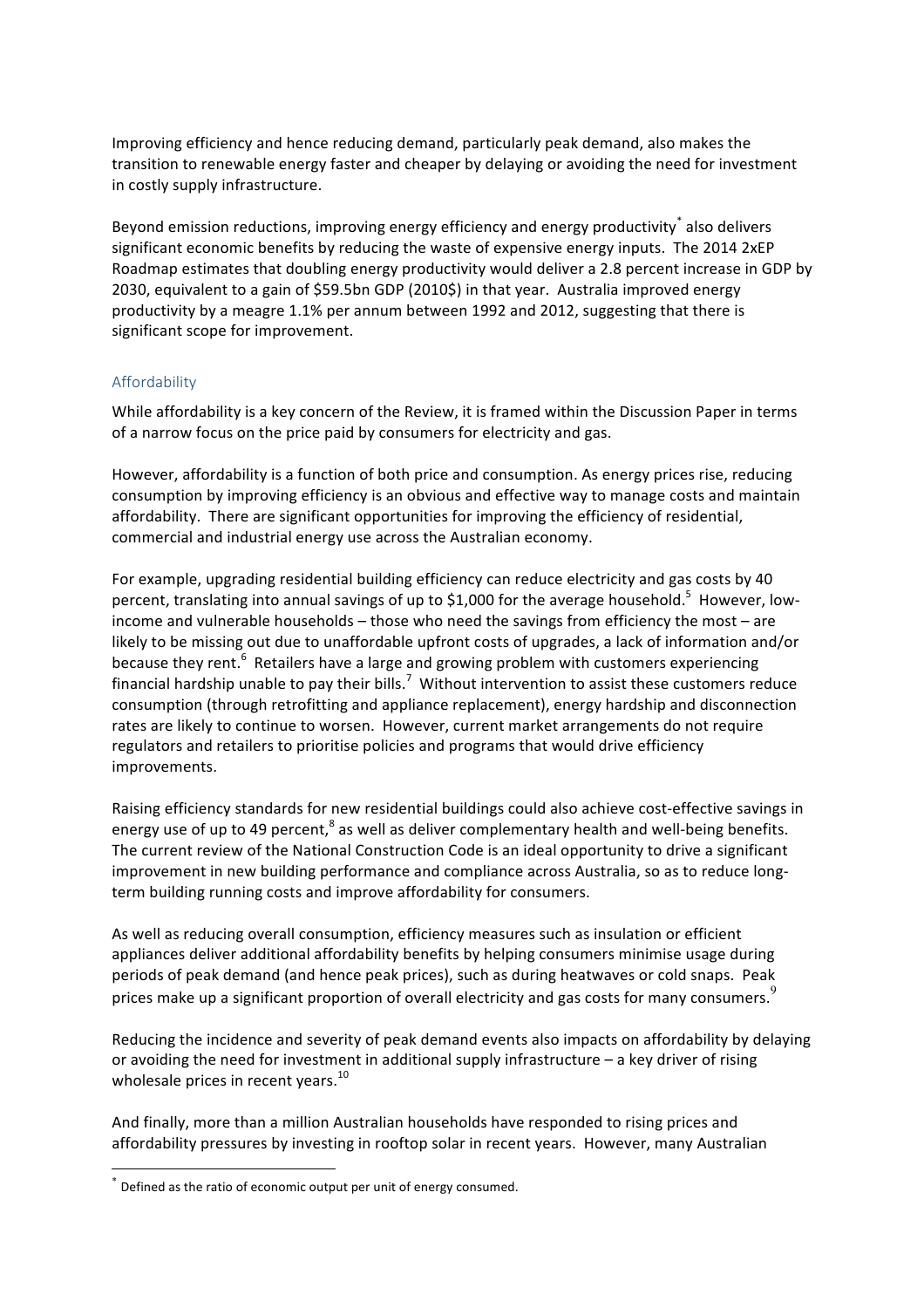households including low-income households, apartment dwellers and renters are currently locked out of the clean energy revolution and are missing out on this option for managing affordability. The Review should be examining opportunities for addressing the pricing and regulatory barriers preventing equitable access to renewable energy by all Australians, particularly disadvantaged households. This could include financing mechanisms to allow low-income households to cover upfront installation costs, or increased use of tools such as virtual net metering and support for community-owned renewable energy projects.

#### Reliability and security

The reliability and security of the provision of energy services are as relevant to the interests of consumers as affordability, and hence should be a focus for this Review.

Much of the current debate addresses the issues of security and reliability from the perspective of episodic failures of supply to meet spikes in demand. However, there has been less focus on the equally important opportunities we have to better match demand to supply, particularly with the transition to a more a de-centralised and distributed system.

As mentioned above, efficiency measures targeting consumption that typically occurs during peak periods (such as insulation and efficient heating and cooling appliances) act to moderate demand spikes and hence reduce the risk these pose to supply and reliability, particularly in extreme weather events such as heatwaves or cold snaps. However, detailed end-use data that would inform targeted investment is not currently available.

With Victoria's reliance on gas for residential heating, improving efficiency and encouraging fuelswitching to lower-cost, efficient heat-pump appliances will also have a significant impact on moderating gas demand and avoid the need for additional supply.<sup>11</sup>

Furthermore, as more households and businesses adopt demand management and storage technology, there are additional opportunities to build on efficiency savings through consumers exercising more control over the timing of their usage. This greater consumer control within the system can manifest both as an actual reduction in peak demand, as well as 'demand shifting' as consumers choose to consume electricity and gas outside of peak price periods. Efficiency and demand management also free up more electricity from distributed generation and storage for export to the grid, as well as make additional gas supplies available for other users. All of these outcomes reduce the reliability risks associated with periods of very high demand outstripping supply and avoid the need for additional supply.

Much has also been made of the potential risks to system security posed by high (greater than 50 percent) penetration of non-synchronous renewable energy into the grid, resulting from the loss of traditional inertia (provided by conventional electricity sources) that protects the system against shocks. However, it is possible to support much a higher penetration of renewable energy without risking system security if alternative sources of synthetic inertia generated from renewable sources can be harnessed and effectively integrated into the grid. Potential sources of synthetic inertia include intelligent wind turbine controllers, battery storage and possible re-tooling of existing turbine infrastructure in the Latrobe Valley.<sup>12</sup> However, current market arrangements were not designed with this outcome in mind, and will need significant reform to ensure the transition to a 100% renewable energy grid does not jeopardise security of supply. This is not a justification for inaction, but an articulation of the path that reform needs to take.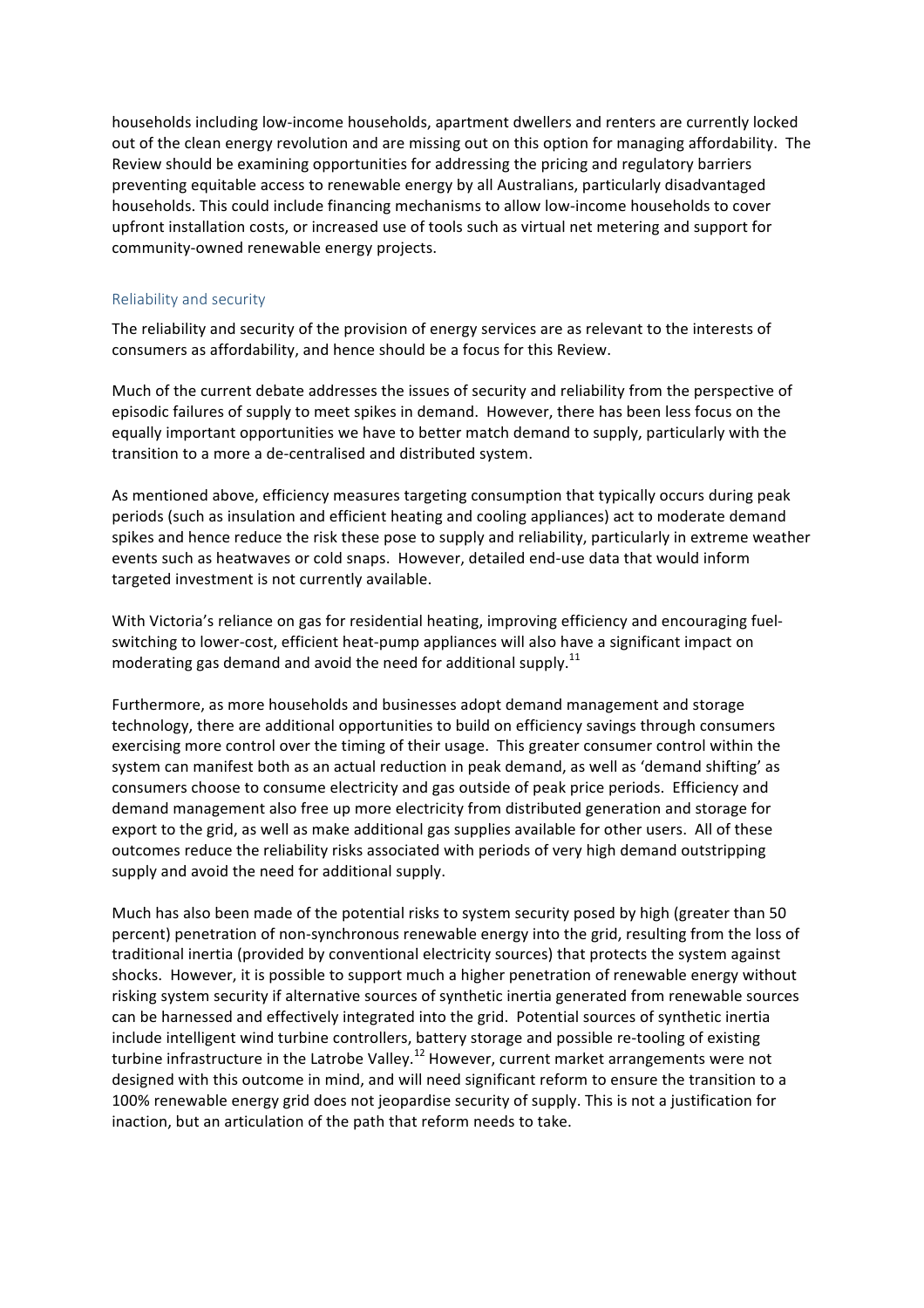# Recommendations:

The Victorian economy is currently under-investing in efficiency and demand management measures that could make a significant contribution to the delivering affordability, reliability and security, and emissions reduction objectives.

Some of the opportunities for reforming Victoria's energy market so as to drive the rapid transition to a zero net emissions grid, and encourage greater investment in efficiency and demand management include:

## **1. National coal closure plan**

Decarbonisation of our electricity sector is critical to avoiding the worst impacts of climate change. This means Australia's fleet of coal-fired power stations needs to be phased-out. While coal power stations are already closing, they are closing in an *ad hoc* manner and with unpredictable timing, which gives no certainty to the energy market, renewable energy investors, workers or communities.

In reforming regulations to help create the energy market of the future, we need to explicitly accept that coal generators need to close, and need to close much sooner than the lifespans currently proposed by their owners. A national plan for an orderly phase-out, which sets clear timelines for the retirement of each generator well in advance, will help create the certainty craved by all stakeholders.

Victoria should work with other states in the National Electricity Market and the Federal government to develop such a plan, including details of how to ensure a just transition for workers and communities affected by closures. More detail on this is available in Environment Victoria's submission to the current Senate Inquiry into the retirement of coal-fired power stations.<sup>13</sup>

## **2.** Reform the Essential Services Commission Objective

The ESC Objective is "to promote the long term interests of Victorian consumers" with "regard to the price, quality and reliability of essential services".

Using 'price' as a proxy for affordability ignores the critical role that efficiency and demand management can play in reducing the amount and timing of energy consumption, so as to improve affordability even in the context of rising prices.

Re-framing the ESC Objective to replace 'price' with 'cost' would create an obligation to minimise overall cost to consumers, providing an incentive and driver for greater investment in efficiency and demand management by system managers and regulators.

Focusing on cost rather than price would also create an obligation to internalise the full environmental and health costs of fossil fuels in energy market decision-making. At present, emission reduction objectives constitute an externality that is largely ignored by market bodies and participants. 

Acting in the long term best interests of consumers necessarily requires strong action to reduce emissions so as to avoid catastrophic climate change and the food and water security, health and conflict risks we face at a regional, national and global level. As Australia's energy supply is highly emissions intensive and emissions reduction targets cannot be met without transitioning to a zero net emissions grid, it is appropriate that the rules governing the Victorian energy market also explicitly articulate an emissions reduction objective.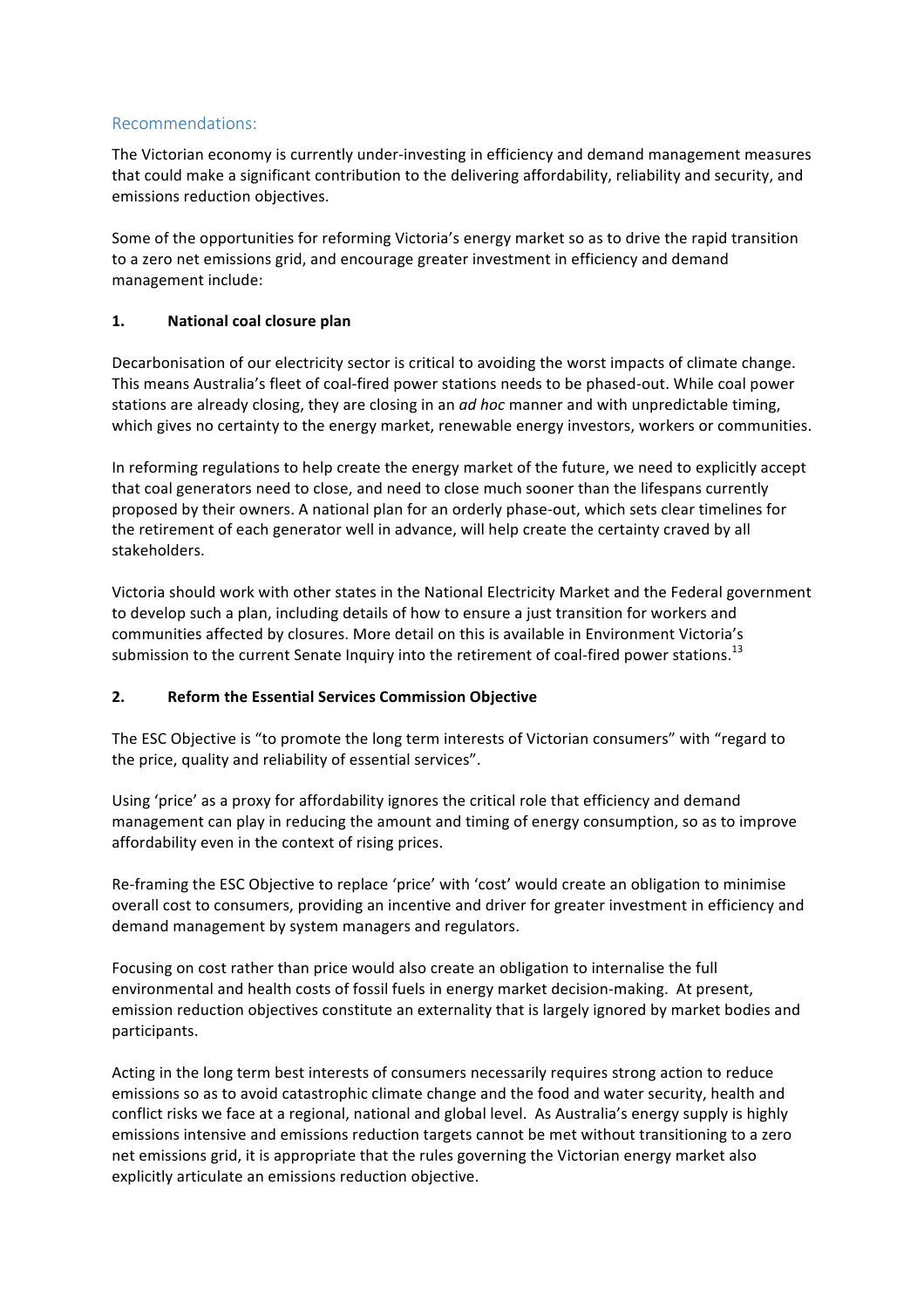## **3. Energy pricing reform**

Current tariff structures comprising high fixed charges, high minimum usage requirements and declining block tariffs distort price incentives to consumers to invest in efficiency. They also act to deprive low-income and vulnerable customers of the full cost-saving benefits of efficiency measures or behaviour changes they implement. These distorting tariff structures must be formally excluded from the market.

Electricity market rules also need to be reformed to support a fair price for rooftop solar. Currently rooftop solar owners who sell their excess power to the grid receive only about 20 percent of the price charged by the retail companies when they on-sell that same electricity to another consumer. Not only does this represent an unjustified windfall benefit to the retailers, but it fails to reflect the full environmental and system security benefits of that solar power.<sup>14</sup> Recent changes to solar feedin tariffs by the ESC are a step in the right direction, but still undervalue avoided greenhouse gas emissions.

Energy market reform is also required to support the continued growth of the community power sector, which seeks to ensure equitable access to the clean energy revolution for all Australians, including low-income and vulnerable households, apartment dwellers and renters. Relevant recommendations of the National Community Energy Strategy, including fair pricing for grid connection, regulatory changes to support micro-grids and enable Virtual Net Metering, should be considered within the Review.

# **4. Require ESC to identify and publish efficiency opportunities across the network**

The Australian Energy Market Operator publishes an annual Statement of Opportunities to support informed decision-making by the incumbent industry. There is a need for an equivalent annual report to inform demand-side competitors and consumers. If AEMO does not commit to producing such a report, the Victorian government should commission the ESC to deliver it, to assist suppliers of efficiency products and services to identify and capitalise on the most valuable opportunities for investment. Production of such a report may require the government to regulate or legislate to ensure the industry provides the necessary information, which is currently not publicly available in our de-regulated system.

# **Conclusion**

The energy system is undergoing rapid change. If this change is ignored, or if we try to constrain it within the old paradigm of centralised electricity and passive consumers, it will lead to poor outcomes for all concerned. If we recognise the opportunity that is being provided – to decarbonise our electricity sector, to increase the equity in the provision of electricity services, to become more efficient and smarter in how we use energy, to empower consumers – then regulators and policy makers can ensure that technological change leads to widespread community benefits.

We encourage the Review to take this opportunity. Thank you for receiving this submission, and we would be happy to provide any further information to assist with the next steps of the Review.